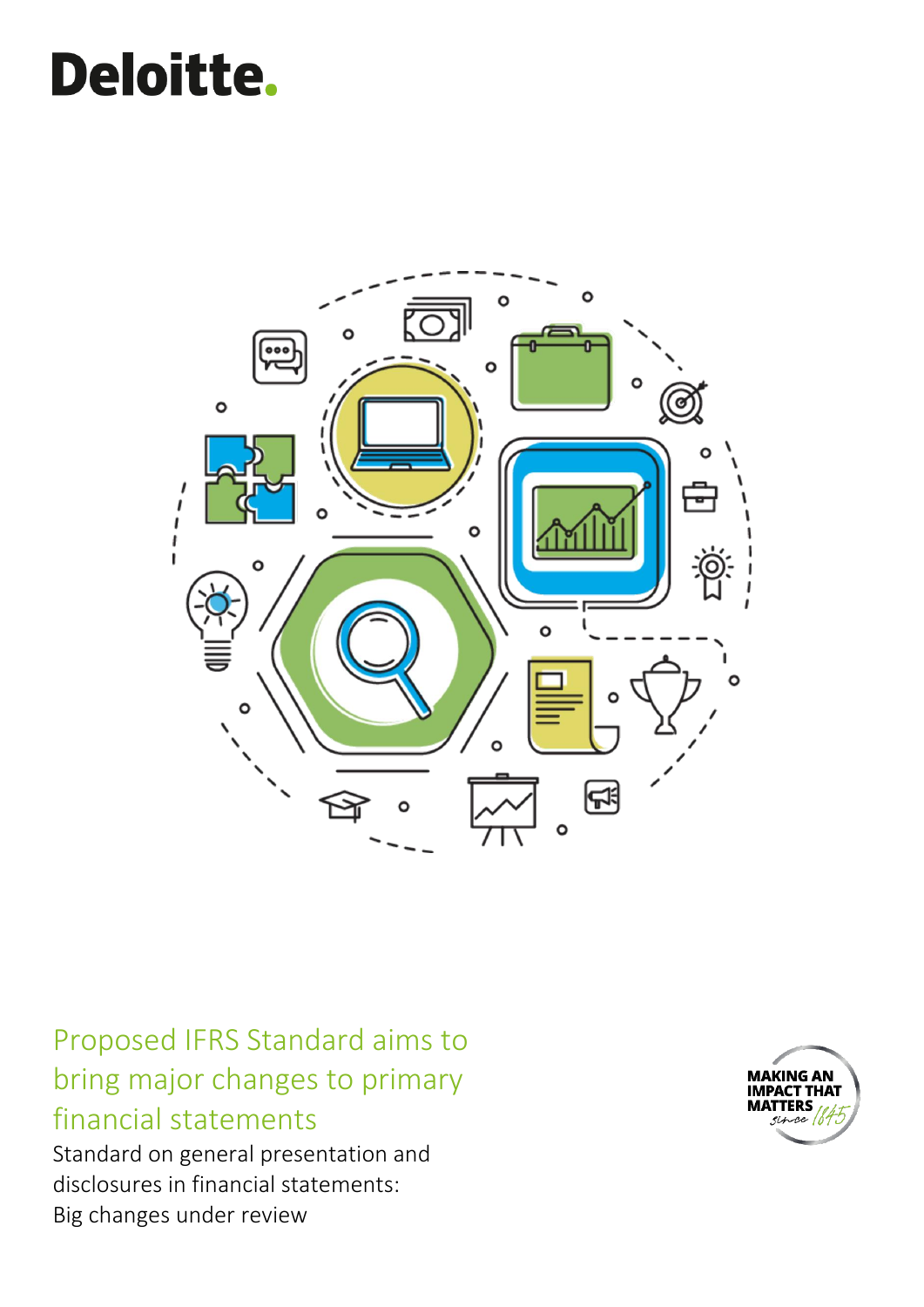Investors want to see performance reporting improved, such as by requiring consistently defined subtotals in the statement of financial performance. The proposed Standard is a response to investor concerns, by introducing big changes in how companies present and disclose their financial information.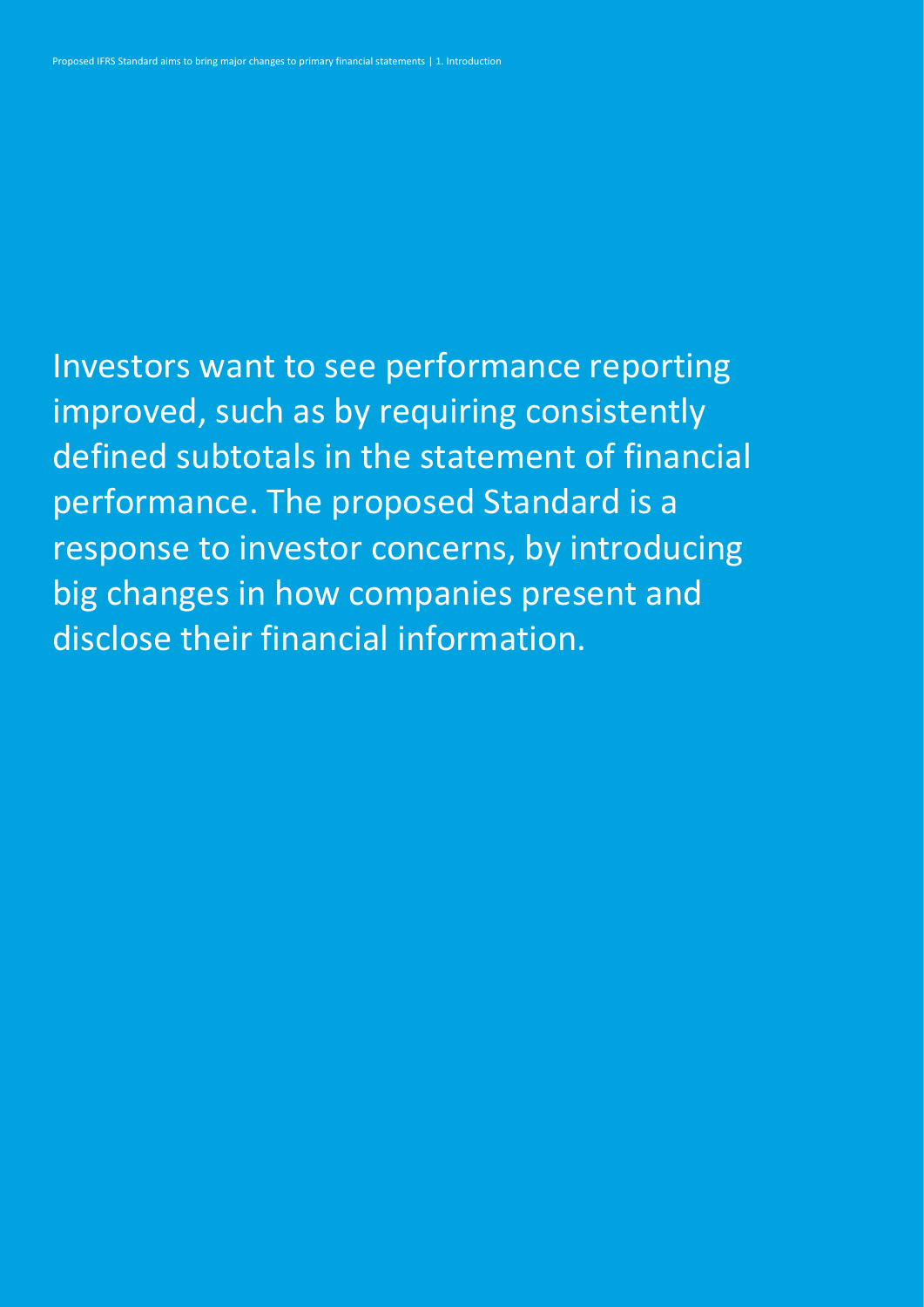## 1. Introduction

The International Accounting Standards Board (IASB) is proposing major changes to primary financial statements by replacing IAS 1 Presentation of Financial Statements with a new Standard. The IASB's objective is to make it easier for investors to compare the performance and future prospects of entities by changing the requirements for presenting information in the primary financial statements, particularly the statement of financial performance.

The project intends to address three key requirements of investors:

- Greater consistency and comparability in the statement of financial performance, as the existing standard allows flexibility that has resulted in a diversity of measures being presented by companies
- Provision of more granular information that provides better data for analysis, rather than information that is either too aggregated (lacking sufficient detail) or so detailed that material information is obscured
- Increased transparency and discipline around the use of management performance measures (MPMs), to improve clarity about how these non-GAAP measures are defined and calculated.

The IASB's main proposals would require entities to:

- Structure the statement of financial performance to include specific defined sub-totals, e.g. "operating profit or loss", and present classification categories
- Further disaggregate financial information in useful ways, such as by presenting an analysis of operating expenses and identifying unusual income or expense items
- Disclose information about MPMs in the notes to the financial statements, including a reconciliation of MPMs to measures specified by IFRS Standards
- Improve the comparability of the statement of cash flows, e.g. by eliminating the current policy choice for classification of cash flows from interest and dividends.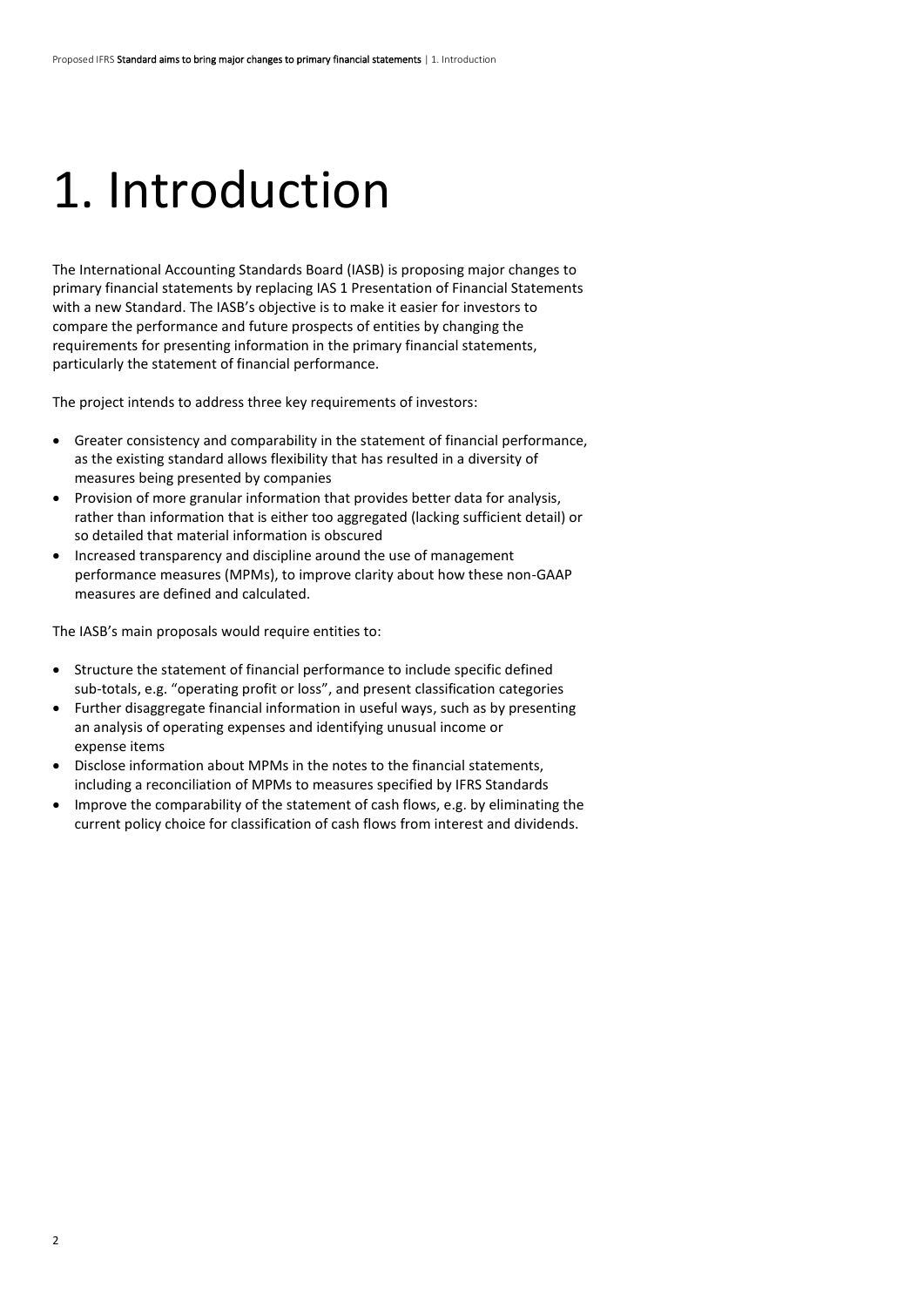# 2. Statement of financial performance

### **2.1 Defined subtotals and classification by category**

Under the existing standards, differences arise between the statements of financial performance of companies, due to the permitted variability in presentation. For example, many companies present an 'operating profit' subtotal, which is currently not defined by IFRS Standards. Many investors use operating profit to assess margins and as a starting point for forecasting future cash flows. However, companies calculate operating profit in different ways, thereby reducing comparability between financial statements.

The proposed Standard requires companies to present three new subtotals in their statement of financial performance and allocate their income and expenses between four major categories.

The proposed subtotals are:

- operating profit or loss
- operating profit or loss and income and expenses from integral associates and joint ventures
- profit or loss before financing and income tax.

A notable omission from the proposed subtotals is earnings before interest and taxes (EBIT), which is a commonly reported performance measure. This is because the IASB found that EBIT and similar subtotals are not comparable between companies due to the diverse ways in which they classify items between 'finance income and expenses' and 'other income and expenses'. However, the IASB is proposing 'profit or loss before financing and income tax' as a required subtotal that serves a similar purpose as EBIT, as it allows users of financial statements to compare entities independently of how they are financed.

The four major categories of income and expenses that would align with these subtotals are: operating; investing; financing; and integral associates and joint ventures. Income tax and discontinued operations would also continue to be presented separately. Companies would be required to classify their income and expenses included in profit or loss into one of these four categories. However, companies would not be required to present the category labels on the statement of financial performance.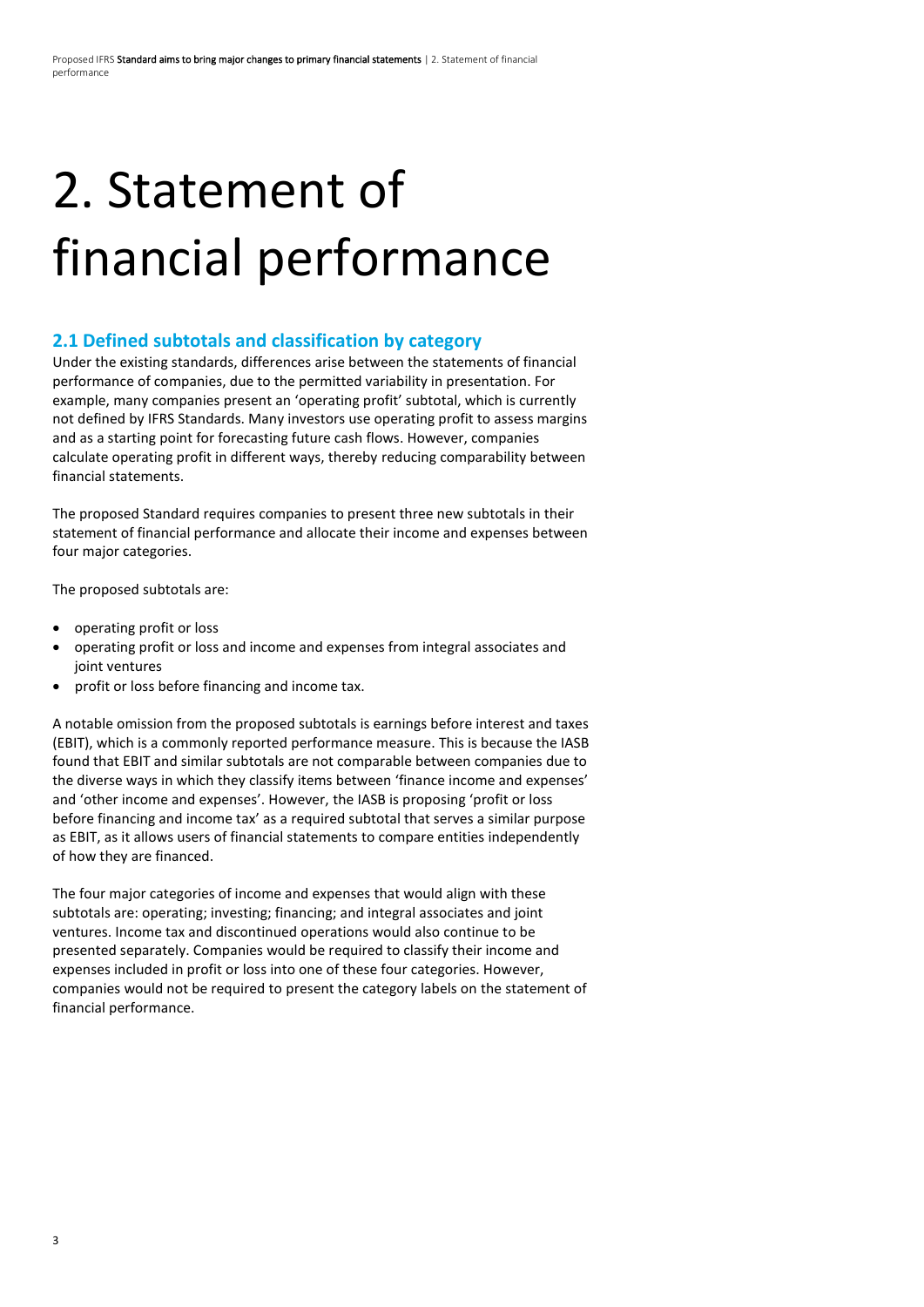If the proposals are finalised without any changes, a statement of profit or loss would have the following basic structure:



Although the four categories have similar labels as in the statement of cash flows (i.e. operating, investing and financing activities), the IASB is not seeking full alignment between how they are defined in the two statements. The IASB has intentionally defined the investing categories in the two statements with different objectives. For example, cash flows from property, plant and equipment are included in the investing category in the statement of cash flows, but income and expenses from those assets would generally be included in the operating category in the statement of profit or loss. Careful consideration of classifications in the respective statements will be required, as it is possible that the similar labelling could create confusion when classifying income and expenses in the statement of financial performance, and cash inflows and outflows in the statement of cash flows.

### **2.2 Classifying share of profit or loss from associates and joint ventures, and foreign exchange**

In addition to presenting new categories and subtotals, the proposed standard requires companies to differentiate between share of profit or loss from 'integral' and 'non-integral' associates and joint ventures. However, the definitions of 'integral' and 'non-integral' are imprecise, such that classifying items as one or the other will be highly judgemental. Identifying associates and joint ventures where the activities are closely related to the reporting entity's main business activities ('integral') – as opposed to those where the activities have little or no effect on the main business activities ('non-integral') – could therefore be very difficult in practice.

Foreign exchange differences would be presented in the same category of the statement of profit or loss as the income and expenses that give rise to them. In a field study conducted by the European Financial Reporting Advisory Group (EFRAG)<sup>1</sup>, participants noted that implementation of this requirement could give rise to substantial costs and efforts to implement, e.g. to classify existing foreign exchange accounts by category (i.e. operating, investing, financing).

<sup>1</sup> [http://www.efrag.org/News/Project-432/EFRAG-summary-report-of-the-field-test](http://www.efrag.org/News/Project-432/EFRAG-summary-report-of-the-field-test-workshop-with-corporates-on-7-July-2020-)[workshop-with-corporates-on-7-July-2020-,](http://www.efrag.org/News/Project-432/EFRAG-summary-report-of-the-field-test-workshop-with-corporates-on-7-July-2020-) 8 September 2020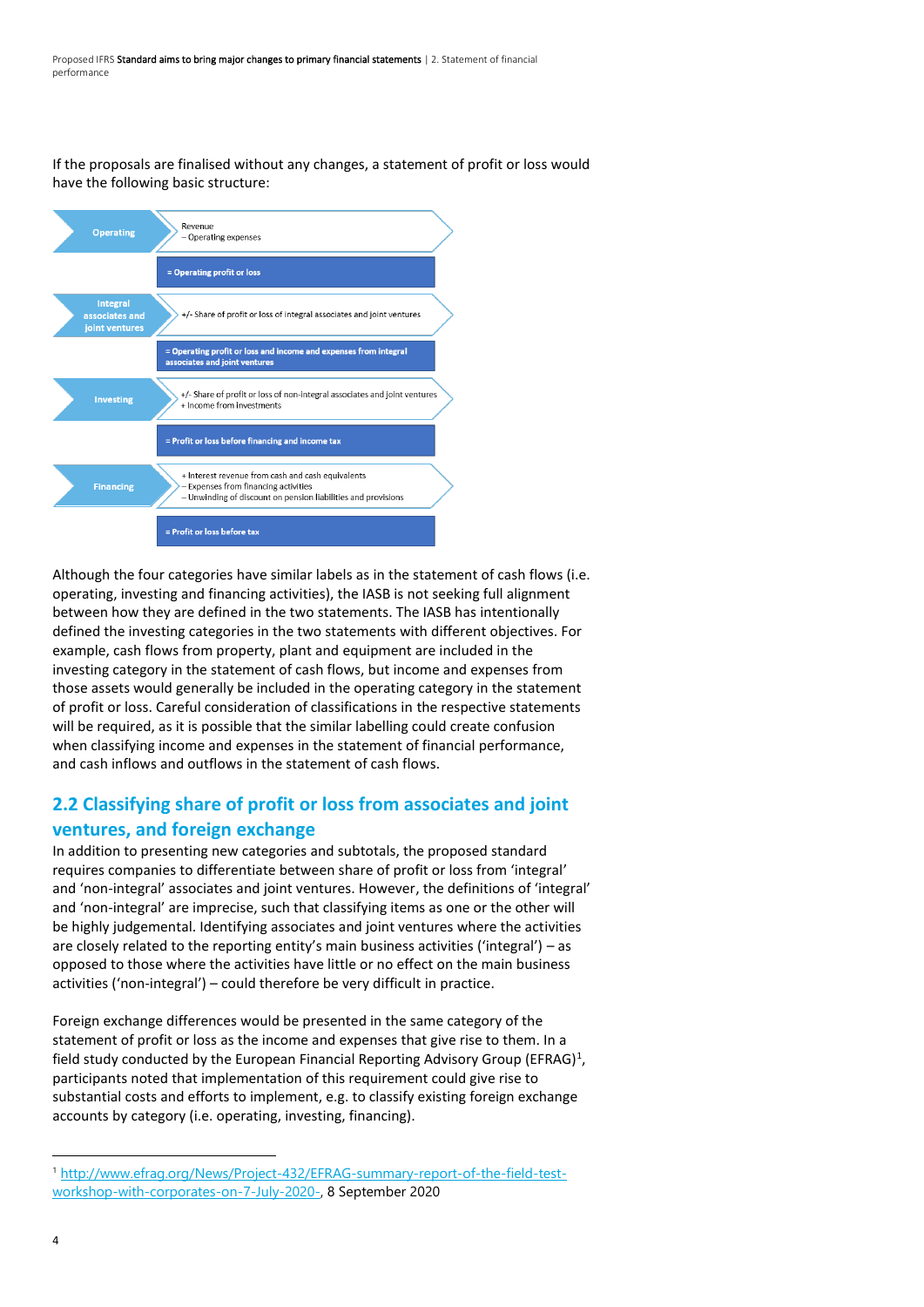### **2.3 Operating category**

The proposed subtotal for operating profit or loss is determined through the allocation of income and expenses to the operating category. The proposed Standard starts by providing a positive definition of the operating category, indicating that it consists of income and expenses from the entity's main business activities. However, it then introduces an explanation that in fact the operating category is a residual of income and expenses that are not classified as investing or financing. Consequently, the way in which the operating category is defined could be confusing for the preparers of financial statements.

Depending on the entity's main business activities, some types of income or expenses would be categorised differently. For example:

- Interest expenses are typically categorised as 'financing'. However, for some types of company they may be categorised as 'operating'. For example, it is proposed that some companies (such as banks) should be allowed to include interest expense in the operating category where providing financing to customers or investing is a main business activity. An entity that includes all its expenses from financing activities in the operating profit or loss subtotal would therefore not present a subtotal for profit or loss before financing and income tax.
- Interest income is typically categorised as 'investing'. However, it is included in 'operating' if the entity, in the course of its main business activities, invests in assets that generate a return independently of other resources of the entity, or if they result from a significant balance of cash and cash equivalents and the operations of the entity require such a balance.

In the EFRAG field study, a participant highlighted the challenges of separating the returns from investments made in the course of an entity's main business activities from those that are not. For example, investments in equity instruments held from a political or strategic perspective, and which therefore may not be related to the entity's main business activities, would need to be identified separately from investments that directly serve the business model of the entity.

### **2.4 Investing category**

The IASB proposes to require entities to present an investing category in the statement of profit or loss that gives information about returns from investments that are generated individually and largely independently of other resources held by the entity. The category contains income and expenses from investments that are not classified as operating, including incremental expenses incurred generating income and expenses from investments.

#### **2.5 Financing category**

The IASB proposes to define financing activities as those activities involving the receipt or use of a resource from a provider of finance with the expectation that the resource will be returned to the provider of finance. Furthermore, the provider of finance will be compensated through the payment of a finance charge that is dependent on both the amount of the credit and its duration.

Under the proposal, entities would include the following items in the financing category, unless they relate to the entity's main business activities:

- Income and expenses from cash and cash equivalents
- Income and expenses on liabilities from financing activities
- Interest income and expenses on other liabilities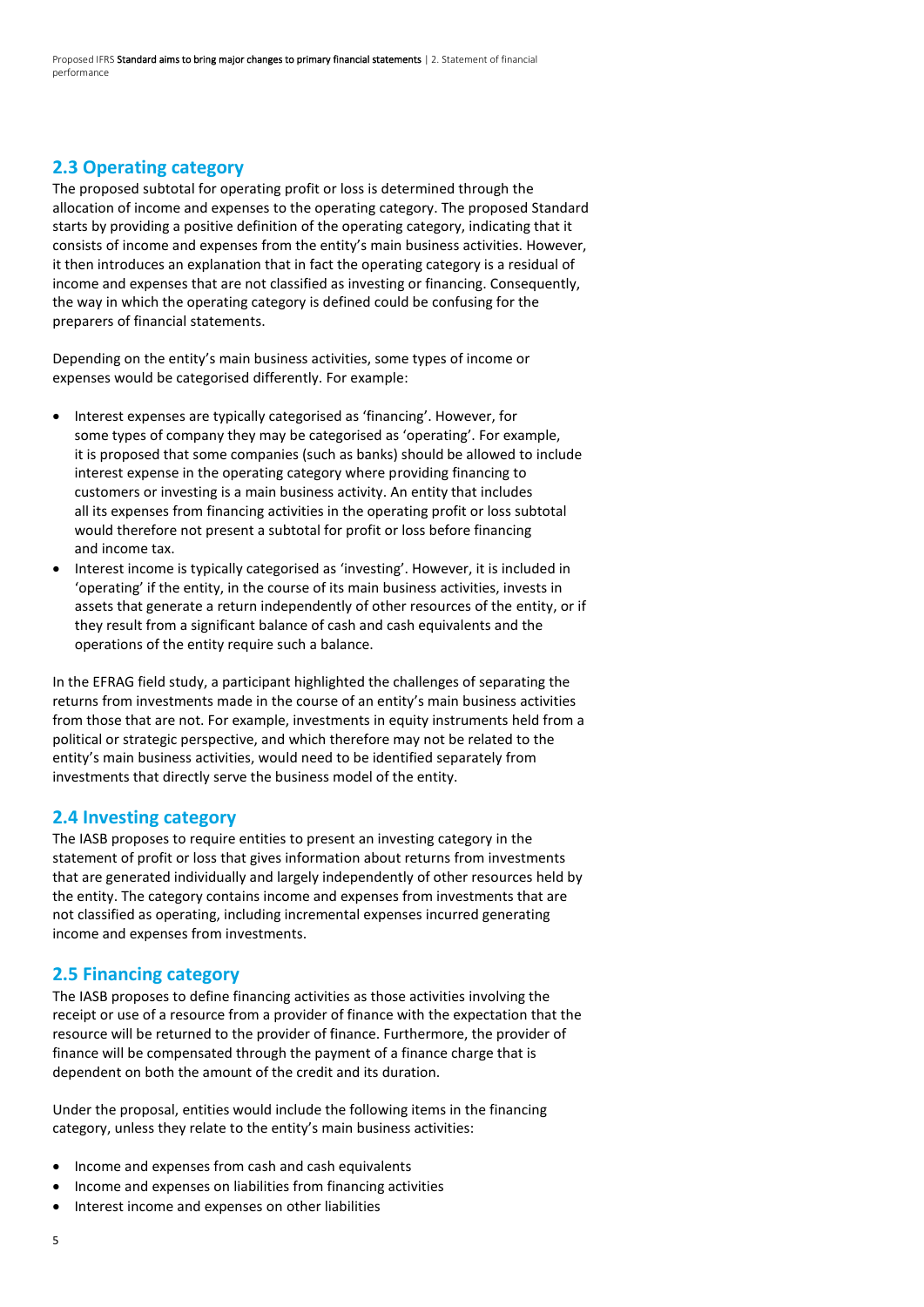## 3. Disaggregation

Investors have told the IASB that the way in which some companies disaggregate information in their financial statements does not provide the information they need for their analysis.<sup>2</sup> For example, information that is too aggregated may hinder a user's understanding, while too much detail may obscure material information.

According to the IASB`s proposal, items with similar characteristics should be aggregated together whilst items that are dissimilar from other items should be presented separately. To facilitate the disaggregation principles, the IASB proposes changes to the analysis of operating expenses, and unusual income and expenses.

#### **3.1 Analysis of operating expenses**

In current practice, many companies use a mixture of both the nature or function of expense methods, which means that they may not choose the method that provides the most useful information. The new Standard proposes to clarify the presentation for the analysis of operating expenses included in operating profit or loss by prohibiting a mix of both methods.

An entity would be required to use the method that provides the most useful information, e.g. the method that most closely matches the way the business is managed; how management reports internally to the board or key decision makers; and industry practice.

#### **3.2 Unusual income and expenses**

To further improve disaggregation, the proposal introduces disclosure requirements for 'unusual' items to discourage aggregation of items into large, single numbers. The IASB proposes to define unusual items as income or expenses with limited predictive value, i.e. when it is reasonable to expect that income or expenses that are similar in type and amount will not arise for several future annual reporting periods.

Unusual income and expenses would not be presented separately in the statement of financial performance. However, more extensive disclosures would be required in a note to the financial statements, disclosing all unusual income and expenses, e.g. the amount of each item and a narrative description of the transaction. Income and expenses from the recurring measurement of items measured at current value would not normally be classified as 'unusual'.

<sup>2</sup> [https://www.ifrs.org/projects/work-plan/primary-financial-statements/comment-letters-projects/ed](https://www.ifrs.org/projects/work-plan/primary-financial-statements/comment-letters-projects/ed-primary-financial-statements/)[primary-financial-statements/,](https://www.ifrs.org/projects/work-plan/primary-financial-statements/comment-letters-projects/ed-primary-financial-statements/) 15 September 2020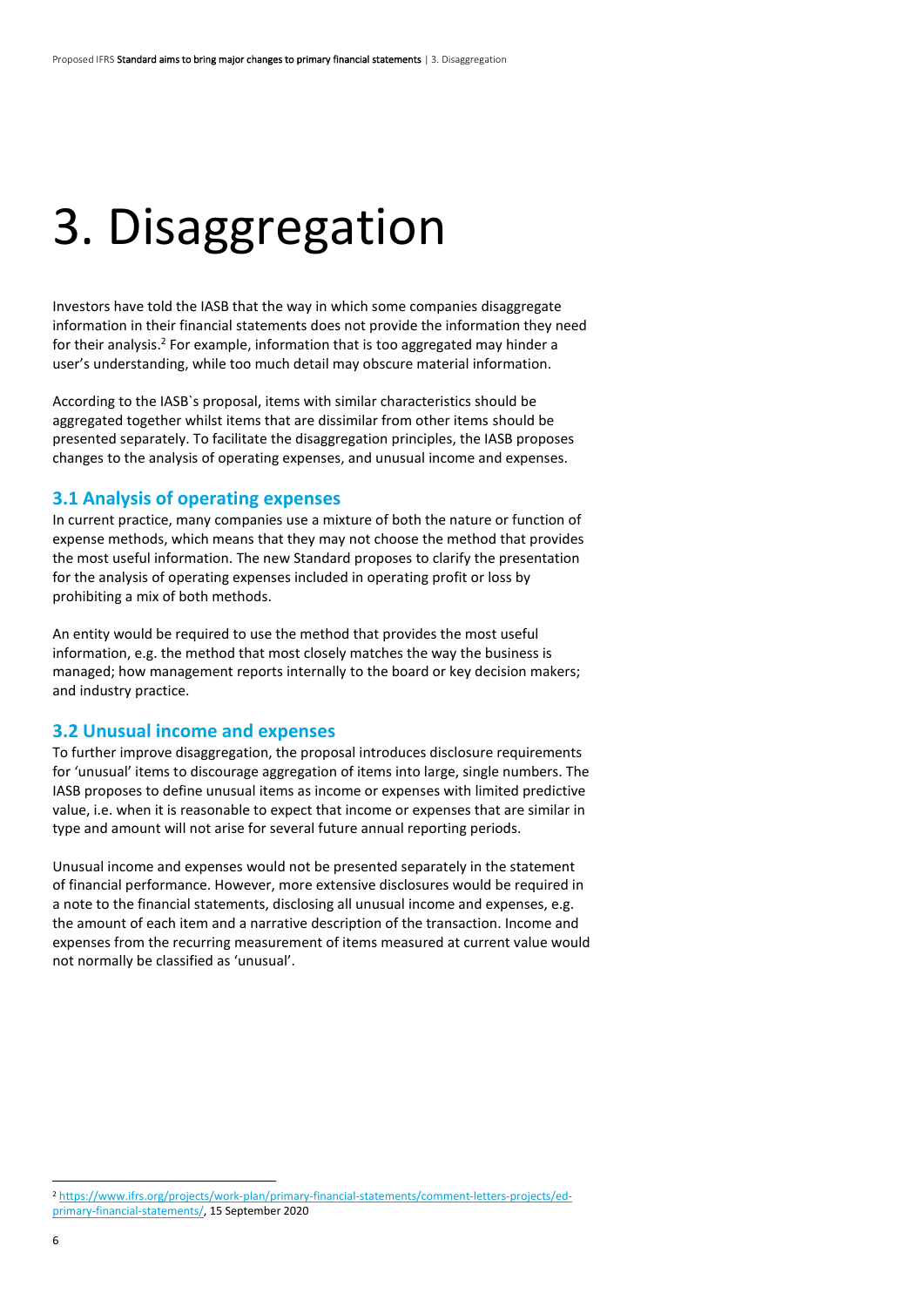However, a key challenge for entities is that the assessment of whether it is reasonable that an item will not recur for several future annual periods is highly judgemental. The predictive criteria would make it difficult for companies to identify unusual items, and to ensure that the disclosure is complete and accurate. Some participants in the EFRAG field study found that significant judgements were required to interpret the meaning of 'several future annual reporting periods'. They also questioned how unusual items would be monitored and considered by the auditors.

It is important to note that income or expenses are classified as 'unusual' based on expectations about the future rather than past occurrences. Therefore, it would be possible for income or expenses similar to those reported in previous reporting period(s) to be classified as 'unusual'.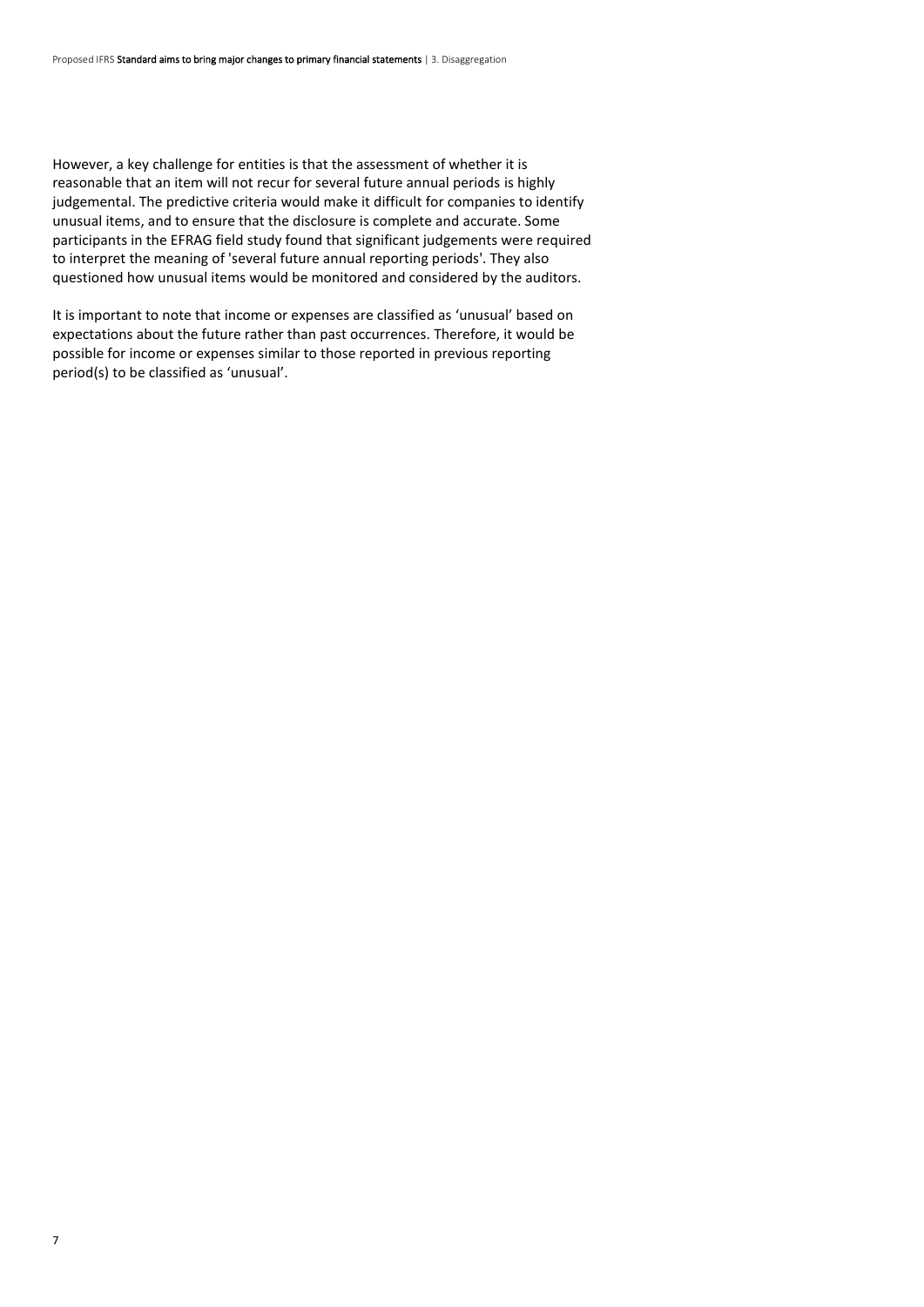## 4. Statement of financial position

The IASB is proposing new line items in the statement of financial position:

- the presentation of goodwill separately from intangible assets
- the presentation of investments in *integral* associates and joint ventures separately from investments in *non-integral* associates and joint ventures.

The IASB's rationale for separating out goodwill is that the characteristics of goodwill are sufficiently different to those of intangible assets, i.e. unlike other intangible assets, goodwill is an asset that is not identifiable and is measured only as a residual.

The proposal to present investments in integral associates and joint ventures separately from investments in non-integral associates and joint ventures is consistent with the presentation proposed in the statement of financial performance. Just as with the statement of financial performance, identifying associates and joint ventures where the activities are closely related to the reporting entity's main business activities ('integral') – as opposed to those where the activities have little or no effect on the main business activities ('non-integral') – could be very difficult in practice.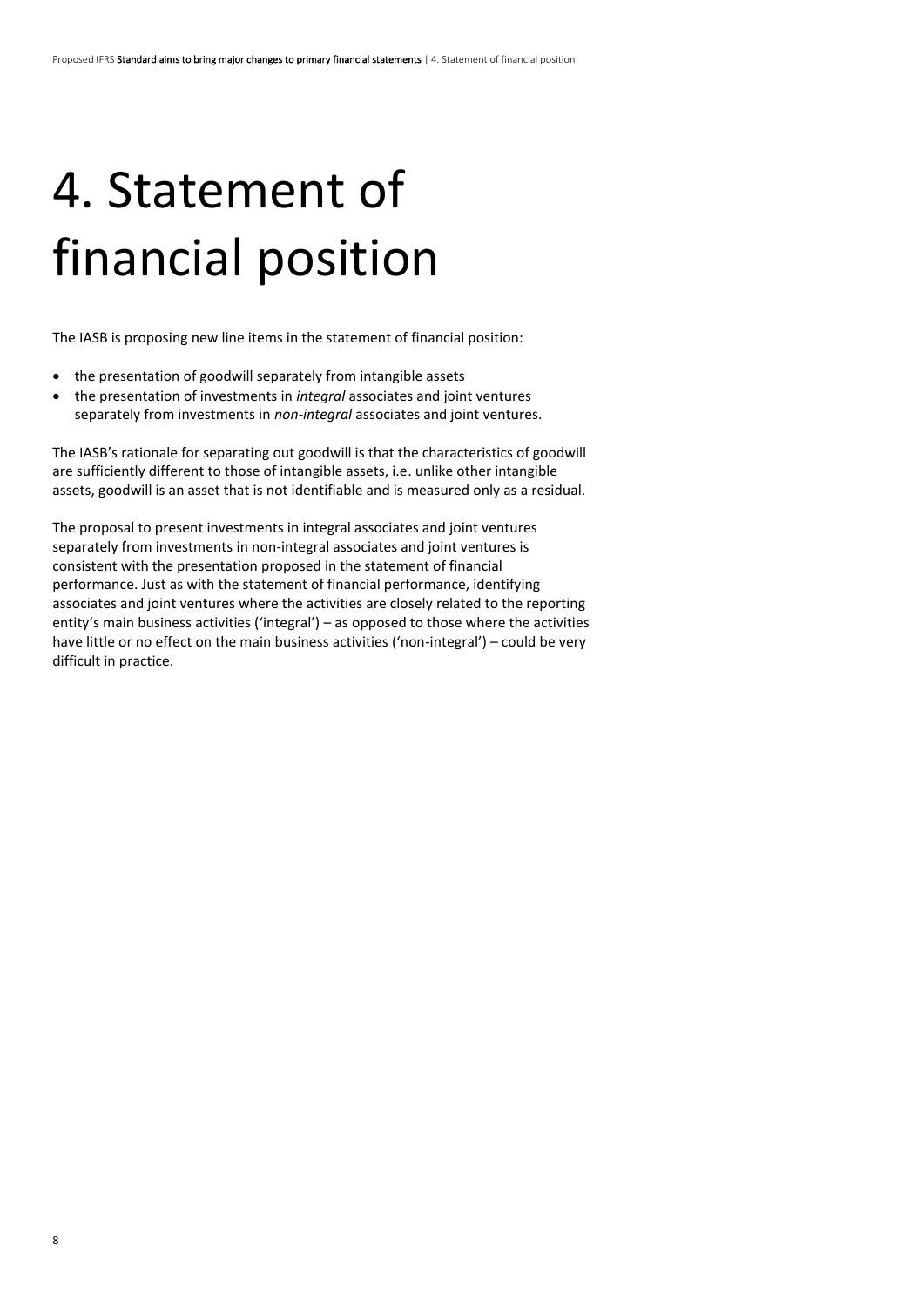# 5. Statement of cash flows

The IASB also proposes amendments to *IAS 7 Statement of Cash Flows*. These are intended to simplify disclosures by eliminating current policy choices. An entity would limit the number of adjustments that are currently required to determine its operating cash flow under the indirect method, by starting with its operating profit or loss subtotal.

Furthermore, an entity would no longer have a choice about how to classify dividends and interest. For most entities, the new Standard would classify dividends and interest paid as cash flows from financing activities, and dividends and interest received as cash flows from investing activities.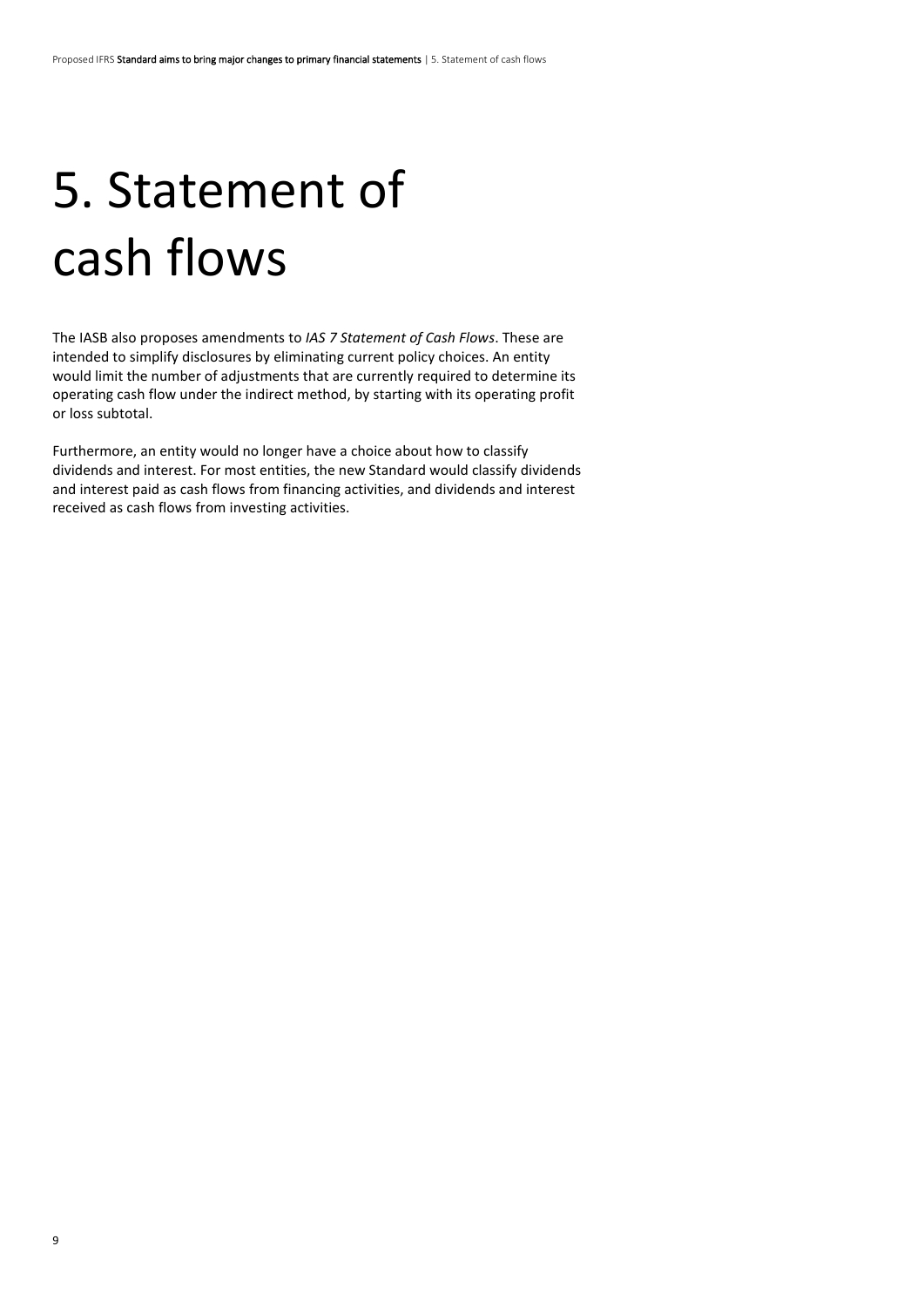# 6. Management performance measures (MPMs)

Companies often use 'non-GAAP information' to explain their financial performance to investors. This information can differ from the IFRS information, which can make it difficult for investors to identify which figures should be used when assessing the financial performance of an entity.

To promote transparency, the IASB proposes to define management performance measures (MPMs) as subtotals of income and expenses that:

- Are used in public communications with users of financial statements, and complement totals or subtotals in the IFRS Standards, and
- Communicate to users of financial statements management's view of an aspect of the entity's financial performance.

It is notable that the IASB does not prescribe how companies should calculate their MPMs. This is because MPMs are company-specific measures, and the IASB does not expect them to be comparable across companies. However, investors would be able to understand differences in how companies have calculated their measures using the proposed disclosures.

The IASB proposes that MPMs and all related information would be disclosed in a single note. For each MPM, the note would:

- describe why the MPM communicates management's view of performance, including an explanation of how the MPM is calculated and how it provides useful information about the entity's performance,
- provide a reconciliation between the MPM to the most directly comparable IFRStotal or subtotal, and
- disclose the income tax effect and the effect on non-controlling interests for each item disclosed in the reconciliation, including how the tax effect is determined.

If an entity changes its calculation of an MPM, introduces a new MPM or removes a previous MPM, it would need to explain the change, addition or removal and its effects, and the reason for it.

There are some potential challenges in implementing the proposed MPM guidance that were identified by participants in the EFRAG field study. In particular, participants observed that they currently disclosed many non-GAAP measures that would not meet the definition of a MPM. For example, the proposed MPM definition excludes free cash flow, ratios (e.g. return on equity), adjusted revenue, and growth rates (e.g. constant currency revenue growth). Some participants felt that it was important for management to disclose these non-GAAP non-MPM measures, as these were important to explain to investors how management operated its business.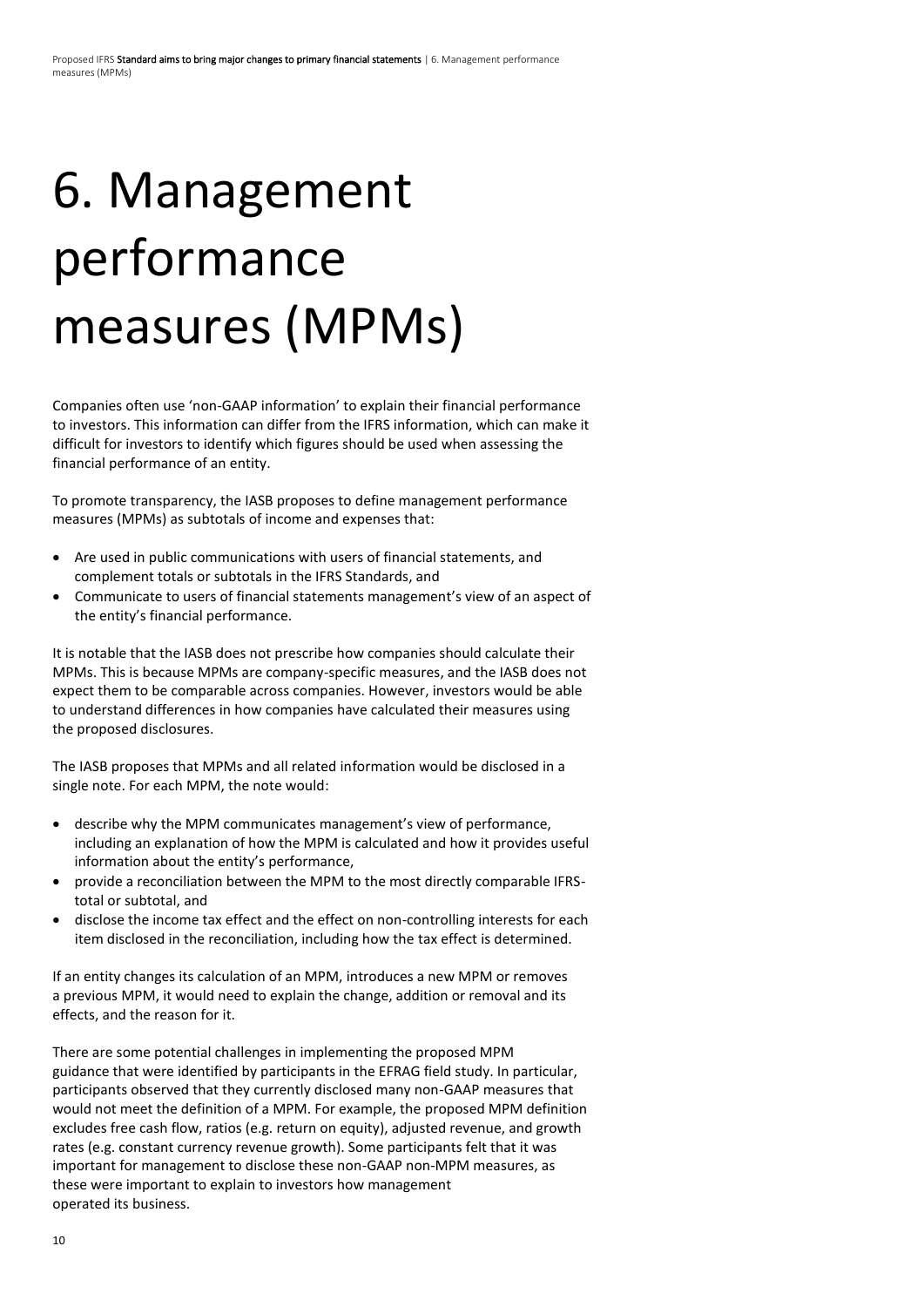## 7. Conclusion

The measures proposed by the new Standard are intended to address investor concerns around the transparency and comparability of financial statements, however, preparers of financial statements may encounter difficulties when applying the guidance into practice. Some of the proposals call for significant judgements, such as classifying associates and joint ventures as 'integral' or non-integral', and identifying unusual income and expenses.

While we support the IASB`s initiative to improve how information is communicated in the financial statements, in particular the information included in the statement of financial performance, there are some areas that would need to be reconsidered by the Board, e.g. the proposals on unusual items and MPMs and the determination of the operating category.

The IASB is currently considering feedback on their proposal in developing its final requirements. Although the IASB does not propose an effective date for the new Standard, entities would be given at least 18-24 months between finalization of the new Standard and the initial application to prepare for the transition.